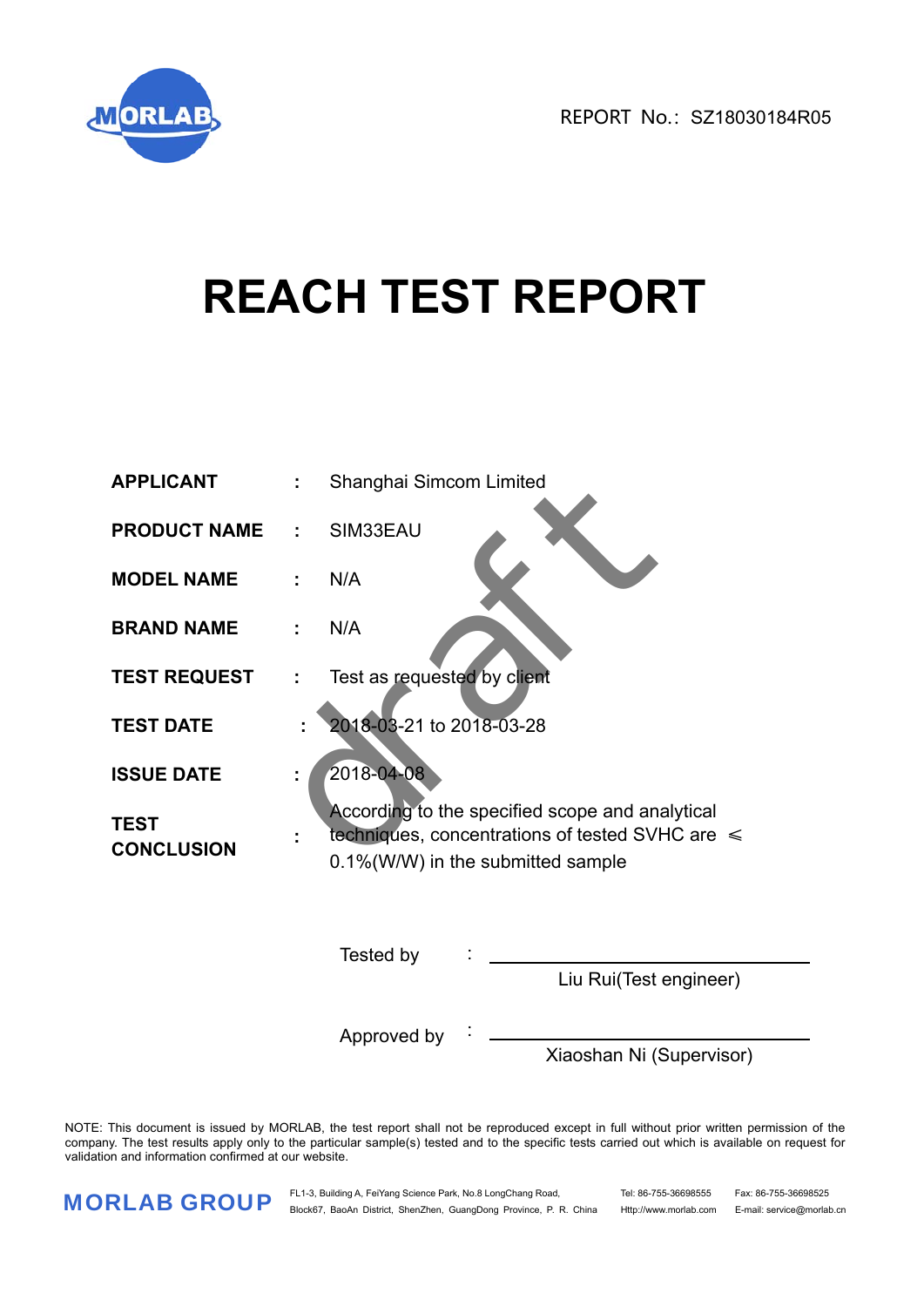

## **1.Applicant Information**

| <b>Applicant</b>            | Shanghai Simcom Limited                               |
|-----------------------------|-------------------------------------------------------|
| <b>Applicant Address</b>    | Building A, SIM Technology Building, No.633, Jinzhong |
|                             | Road, Changning Disdrict, Shanghai P.R. China 200335  |
| <b>Manufacturer</b>         | N/A                                                   |
| <b>Manufacturer Address</b> | N/A                                                   |

## **Remark:**

(1) The chemical analysis of specified SVHC is performed by means of currently available analytical techniques against the following SVHC related documents published by ECHA: http://echa.europa.eu/wed/guest/candidate-list-table

These lists are under evaluation by ECHA and may subject to change in the future.

(2) Concerning article(s):

In accordance with Regulation (EC) No 1907/2006, any EU producer or importer of articles shall notify ECHA, in accordance with paragraph 4 of Article 7, If a substance meets the criteria in Article 57 and is identified in accordance with Article 59(1) of the Regulation, if (a) the substance is present in those articles in quantities totaling over one tonne per producer or importer per year; and(b) the substance is present in those articles above a concentration of 0.1% weight by weight (w/w) u/wed/guest/candidate-list-table<br>r evaluation by ECHA and may subject to change in the<br>intervaluation (EC) No 1907/2006, any EU producer of<br>accordance with paragraph 4 of Article 7, if a substant<br>identified in accordance w

Article 33 of Regulation (EC) No 1907/2006 requires supplier of article containing a substance meeting the criteria in Article 57 and identified in accordance with Article 59(1) in a concentration above 0.1% weight by weight (w/w) shall provide the recipient of the article with sufficient information, available to the supplier, to allow safe use of the article including, as a minimum, the name of that substance.

(3) Concerning material(s):

Test results in the report are based on the tested sample .This report to testing result of tested sample submitted as homogenous materials. In case such material is being used to compose an article, the results indicated in this report may not represent SVHC concentration in such article. If this report refer to testing result of composite material group by equal weight proportion, the material in each composite test group may come from more than one article.

If the sample is a substance or mixture, and it directly exports to EU, client has the obligation to comply with the supply chain communication obligation under Article 31 of Regulation (EC) No. 1907/2006 and the conditions of Authorization of substance of very high concern included in the Annex XIV of the Regulation (EC) No. 1907/2006.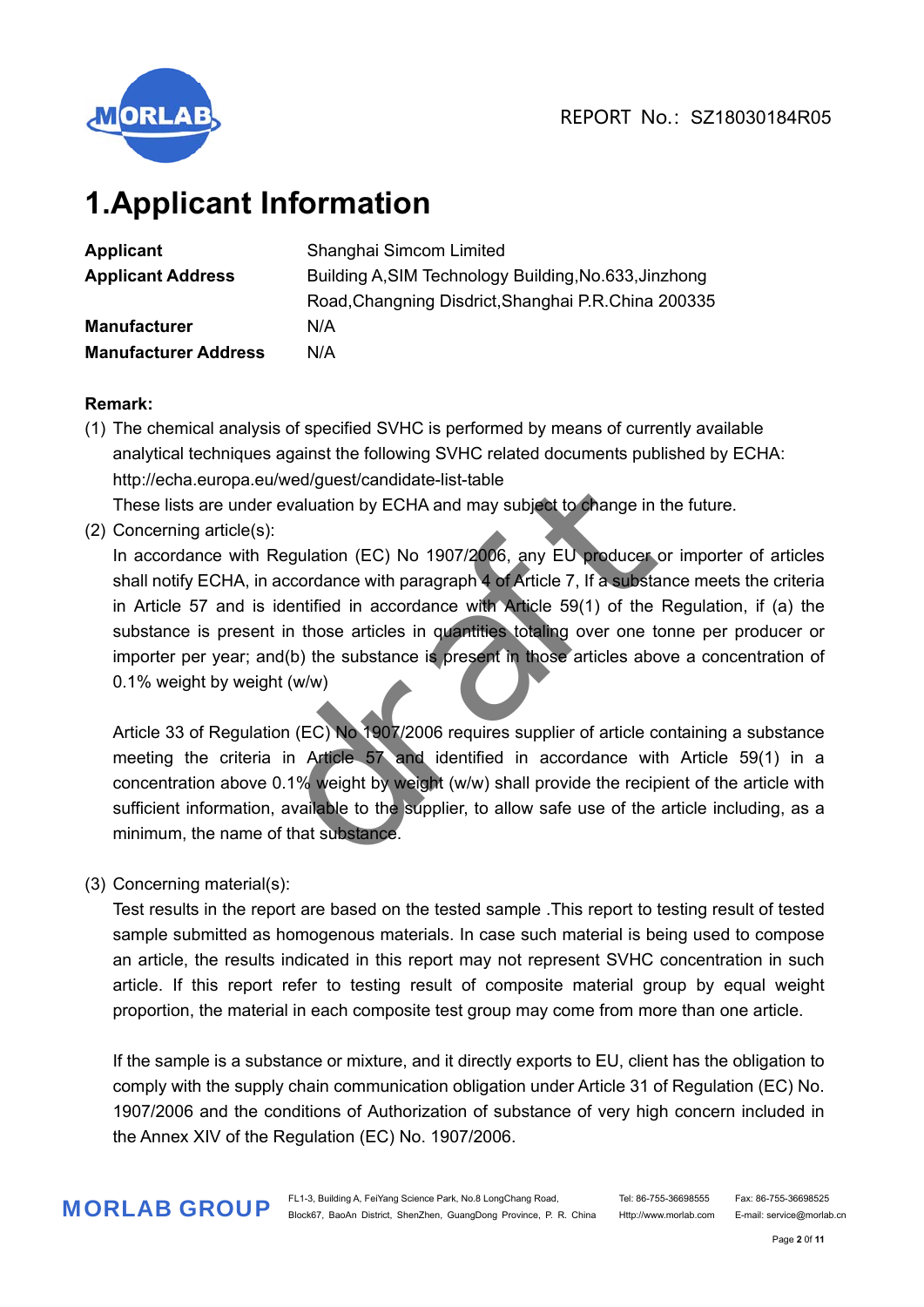

# **2.Test Result: (Substances in the Candidate List of SVHC)**

| No.            | <b>Substance Name</b>                                                                                                                         | <b>CAS No.</b>           | <b>Concentration (%)</b> | <b>RL</b> (%) |
|----------------|-----------------------------------------------------------------------------------------------------------------------------------------------|--------------------------|--------------------------|---------------|
| $\mathbf{1}$   | 4,4'-Diaminodiphenylmethane                                                                                                                   | 101-77-9                 | N.D.                     | 0.050         |
| $\overline{2}$ | 5-tert-butyl-2,4,6-trinitro-m-xylene                                                                                                          | $81 - 15 - 2$            | N.D.                     | 0.050         |
| 3              | Alkanes, C10-13, chloro<br>(Short Chain Chlorinated Paraffins)                                                                                | 85535-84-8               | N.D.                     | 0.050         |
| $\overline{4}$ | Anthracene                                                                                                                                    | 120-12-7                 | N.D.                     | 0.050         |
| 5              | Diarsenic pentaoxide*                                                                                                                         | 1303-28-2                | N.D.                     | 0.005         |
| 6              | Diarsenic trioxide*                                                                                                                           | 1327-53-3                | N.D.                     | 0.005         |
| $\overline{7}$ | Bis(2-ethylhexyl)phthalate (DEHP)                                                                                                             | $117 - 81 - 7$           | N.D.                     | 0.050         |
| 8              | Bis(tributyltin) oxide (TBTO)                                                                                                                 | 56-35-9                  | N.D.                     | 0.050         |
| 9              | Benzyl butyl phthalate (BBP)                                                                                                                  | 85-68-7                  | N.D.                     | 0.050         |
| 10             | Cobalt dichloride*                                                                                                                            | 7646-79-9                | N.D.                     | 0.005         |
| 11             | Dibutyl phthalate (DBP)                                                                                                                       | 84-74-2                  | N.D.                     | 0.050         |
| 12             | Hexabromocyclododecane(HBCDD)<br>and all major diastereoisomers identified<br>$(α$ -HBCDD, $β$ - HBCDD, $γ$ -HBCDD) <sup><math>α</math></sup> | 25637-99-4;<br>3194-55-6 | N.D.                     | 0.050         |
| 13             | Lead hydrogen arsenate*                                                                                                                       | 7784-40-9                | N.D.                     | 0.005         |
| 14             | Sodium dichromate*                                                                                                                            | 7789-12-0<br>10588-01-9  | N.D.                     | 0.005         |
| 15             | Triethyl arsenate*                                                                                                                            | 15606-95-8               | N.D.                     | 0.005         |
| 16             | Anthracene oil                                                                                                                                | 90640-80-5               | N.D.                     | 0.050         |
| 17             | Anthracene oil, anthracene<br>paste, distn. Lights                                                                                            | 91995-17-4               | N.D.                     | 0.050         |
| 18             | Anthracene oil, anthracene paste,<br>anthracene fraction                                                                                      | 91995-15-2               | N.D.                     | 0.050         |
| 19             | Anthracene oil, anthracene-low                                                                                                                | 90640-82-7               | N.D.                     | 0.050         |
| 20             | Anthracene oil, anthracene paste                                                                                                              | 90640-81-6               | N.D.                     | 0.050         |
| 21             | Pitch, coal tar, high temp                                                                                                                    | 65996-93-2               | N.D.                     | 0.050         |
| 22             | Tris(2-chloroethyl)phosphate (TCEP)                                                                                                           | 115-96-8                 | N.D.                     | 0.050         |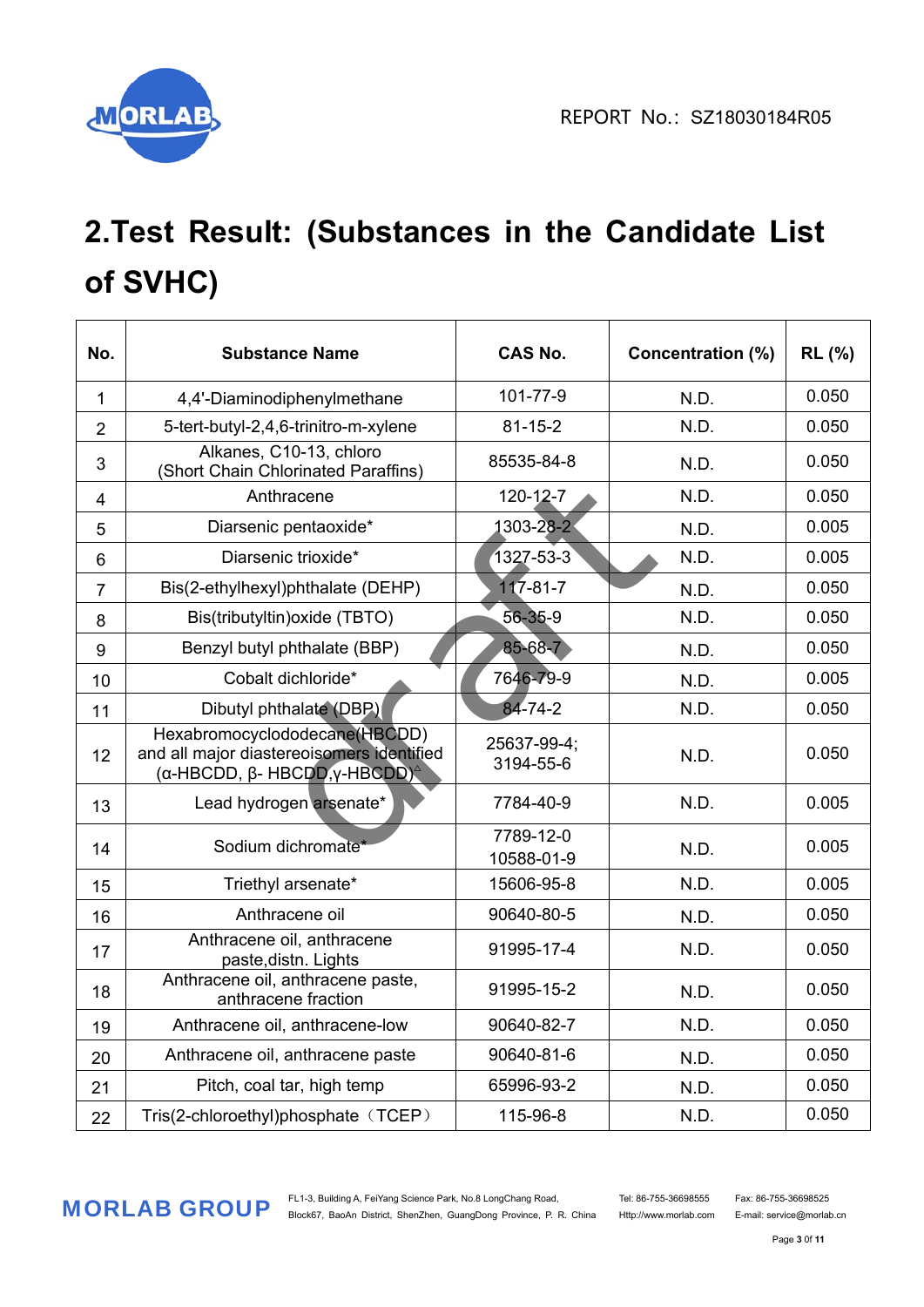

| No. | <b>Substance Name</b>                                                                                                                                             | <b>CAS No.</b>                       | <b>Concentration (%)</b> | <b>RL</b> (%) |
|-----|-------------------------------------------------------------------------------------------------------------------------------------------------------------------|--------------------------------------|--------------------------|---------------|
| 23  | 2,4-Dinitrotoluene (2,4-DNT)                                                                                                                                      | $121 - 14 - 2$                       | N.D.                     | 0.050         |
| 24  | Diisobutyl phthalate (DIBP)                                                                                                                                       | 84-69-5                              | N.D.                     | 0.050         |
| 25  | Lead chromate molybdate sulfate red *<br>(C.I. Pigment Red 104)                                                                                                   | 12656-85-8                           | N.D.                     | 0.005         |
| 26  | Lead sulfochromate yellow*<br>(C.I. Pigment Yellow 34)                                                                                                            | 1344-37-2                            | N.D.                     | 0.005         |
| 27  | Lead chromate*                                                                                                                                                    | 7758-97-6                            | N.D.                     | 0.005         |
| 28  | Acrylamide                                                                                                                                                        | 79-06-1                              | N.D.                     | 0.050         |
| 29  | Trichloroethylene                                                                                                                                                 | 79-01-6                              | N.D.                     | 0.050         |
| 30  | Boric acid*                                                                                                                                                       | 10043-35-3<br>11113-50-1             | N.D.                     | 0.005         |
| 31  | Disodium tetraborate, anhydrous*                                                                                                                                  | 1303-96-4<br>1330-43-4<br>12179-04-3 | N.D.                     | 0.005         |
| 32  | Tetraboron disodium heptaoxide,<br>hydrate*                                                                                                                       | 2267-73-1                            | N.D.                     | 0.005         |
| 33  | Sodium chromate*                                                                                                                                                  | 7775-11-3                            | N.D.                     | 0.005         |
| 34  | Potassium chromate*                                                                                                                                               | 7789-00-6                            | N.D.                     | 0.005         |
| 35  | Ammonium dichromate*                                                                                                                                              | 7789-09-5                            | N.D.                     | 0.005         |
| 36  | Potassium dichromate*                                                                                                                                             | 7778-50-9                            | N.D.                     | 0.005         |
| 37  | Cobalt(II) sulphate*                                                                                                                                              | 10124-43-3                           | N.D.                     | 0.005         |
| 38  | Cobalt(II) dinitrate*                                                                                                                                             | 10141-05-6                           | N.D.                     | 0.005         |
| 39  | Cobalt (II) carbonate*                                                                                                                                            | 513-79-1                             | N.D.                     | 0.005         |
| 40  | Cobalt(II) diacetate*                                                                                                                                             | $71-48-7$                            | N.D.                     | 0.005         |
| 41  | 2-Methoxyethanol                                                                                                                                                  | 109-86-4                             | N.D.                     | 0.050         |
| 42  | 2-Ethoxyethanol                                                                                                                                                   | 110-80-5                             | N.D.                     | 0.050         |
| 43  | Chromium trioxide*                                                                                                                                                | 1333-82-0                            | N.D.                     | 0.005         |
| 44  | Acids generated from chromium trioxide<br>and their oligomers Group containing:<br>Chromic acid, Dichromic acid, Oligomers<br>of chromic acid and dichromic acid* | 7738-94-5<br>13530-68-2              | N.D.                     | 0.005         |
| 45  | 2-ethoxyethyl acetate                                                                                                                                             | 111-15-9                             | N.D.                     | 0.050         |
| 46  | Strontium chromate*                                                                                                                                               | 7789-6-2                             | N.D.                     | 0.005         |
| 47  | 1,2-Benzenedicarboxylic acid, di-C7-11-<br>branched and linear alkyl esters<br>(DHNUP)                                                                            | 68515-42-4                           | N.D.                     | 0.050         |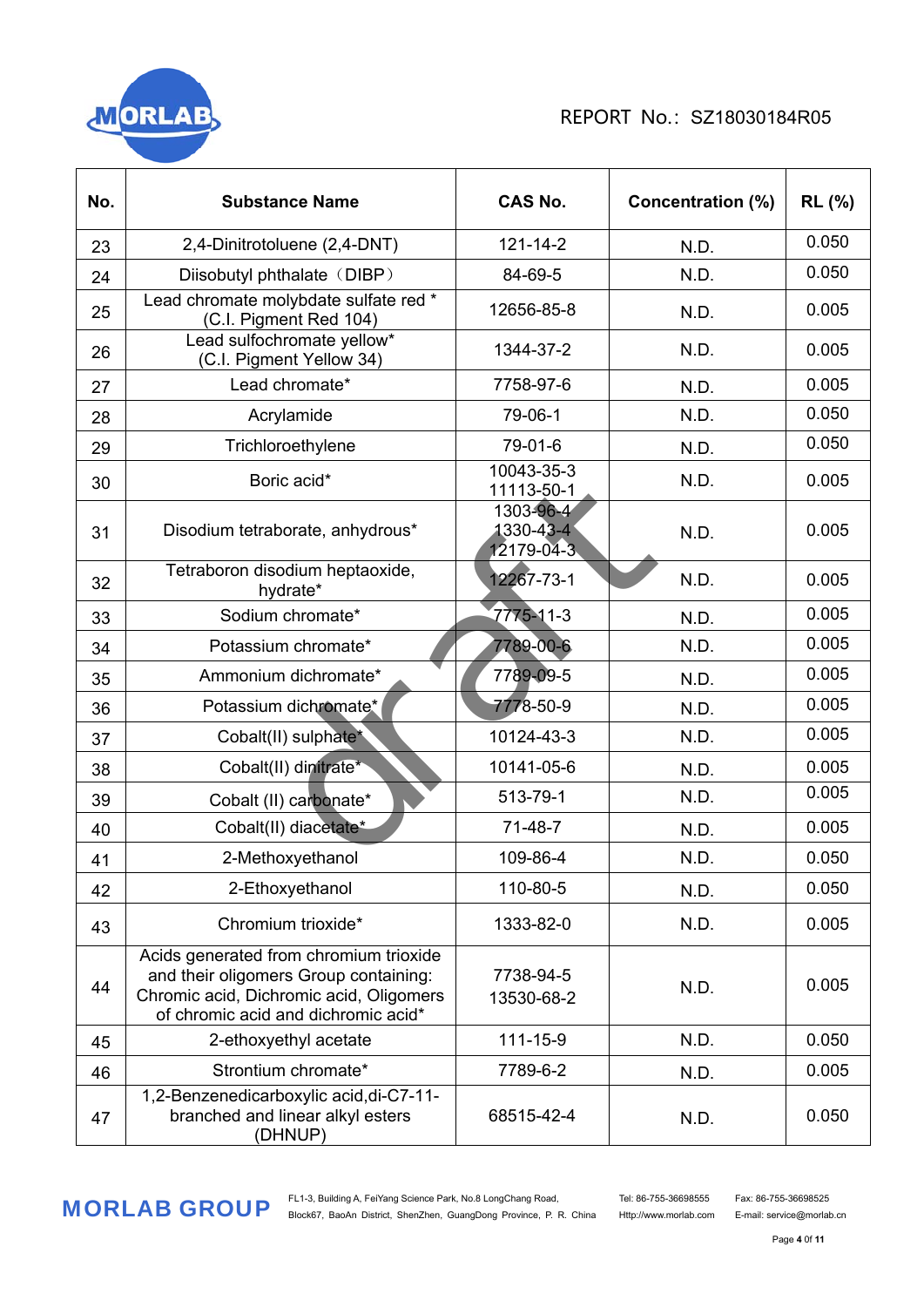

| No. | <b>Substance Name</b>                                                           | <b>CAS No.</b>        | <b>Concentration (%)</b> | <b>RL</b> (%) |
|-----|---------------------------------------------------------------------------------|-----------------------|--------------------------|---------------|
| 48  | Hydrazine                                                                       | 302-01-2<br>7803-57-8 | N.D.                     | 0.050         |
| 49  | 1-methyl-2-pyrrolidone                                                          | 872-50-4              | N.D.                     | 0.050         |
| 50  | 1,2,3-trichloropropane                                                          | 96-18-4               | N.D.                     | 0.050         |
| 51  | 1,2-Benzenedicarboxylic acid, di-C6-8<br>-branched alkyl esters, C7-rich (DIHP) | 71888-89-6            | N.D.                     | 0.050         |
| 52  | Dichromium tris(chromate)*                                                      | 24613-89-6            | N.D.                     | 0.005         |
| 53  | Potassium hydroxyoctaoxodizincatedi<br>-chromate*                               | 11103-86-9            | N.D.                     | 0.005         |
| 54  | Pentazinc chromate octahydroxide*                                               | 49663-84-5            | N.D.                     | 0.005         |
| 55  | <b>Aluminosilicate Refractory</b><br>Ceramic Fibres*                            |                       | N.D.                     | 0.005         |
| 56  | Zirconia Aluminosilicate Refractory<br>Ceramic Fibres*                          |                       | N.D.                     | 0.005         |
| 57  | Formaldehyde, oligomeric reaction<br>products with aniline (technical MDA)      | 25214-70-4            | N.D.                     | 0.050         |
| 58  | Bis(2-methoxyethyl) phthalate                                                   | $117 - 82 - 8$        | N.D.                     | 0.050         |
| 59  | 2-Methoxyaniline; o-Anisidine                                                   | $90 - 04 - 0$         | N.D.                     | 0.050         |
| 60  | 4-(1,1,3,3-tetramethylbutyl)phenol,<br>(4-tert-Octylphenol)                     | 140-66-9              | N.D.                     | 0.050         |
| 61  | 1,2-Dichloroethane                                                              | 107-06-2              | N.D.                     | 0.050         |
| 62  | Bis(2-methoxyethyl) ether                                                       | 111-96-6              | N.D.                     | 0.050         |
| 63  | Arsenic acid*                                                                   | 7778-39-4             | N.D.                     | 0.005         |
| 64  | Calcium arsenate*                                                               | 7778-44-1             | N.D.                     | 0.005         |
| 65  | Trilead diarsenate*                                                             | 3687-31-8             | N.D.                     | 0.005         |
| 66  | N,N-dimethylacetamide (DMAC)                                                    | 127-19-5              | N.D.                     | 0.050         |
| 67  | 2,2'-dichloro-4,4'-methylenedianiline<br>(MOCA)                                 | $101 - 14 - 4$        | N.D.                     | 0.050         |
| 68  | Phenolphthalein                                                                 | 77-09-8               | N.D.                     | 0.050         |
| 69  | Lead azide Lead diazide*                                                        | 13424-46-9            | N.D.                     | 0.005         |
| 70  | Lead styphnate*                                                                 | 15245-44-0            | N.D.                     | 0.005         |
| 71  | Lead dipicrate*                                                                 | 6477-64-1             | N.D.                     | 0.005         |
| 72  | 1,2-bis(2-methoxyethoxy)ethane<br>(TEGDME; triglyme)                            | 112-49-2              | N.D.                     | 0.050         |
| 73  | 1,2-dimethoxyethane; ethylene<br>glycol dimethyl ether (EGDME)                  | $110 - 71 - 4$        | N.D.                     | 0.050         |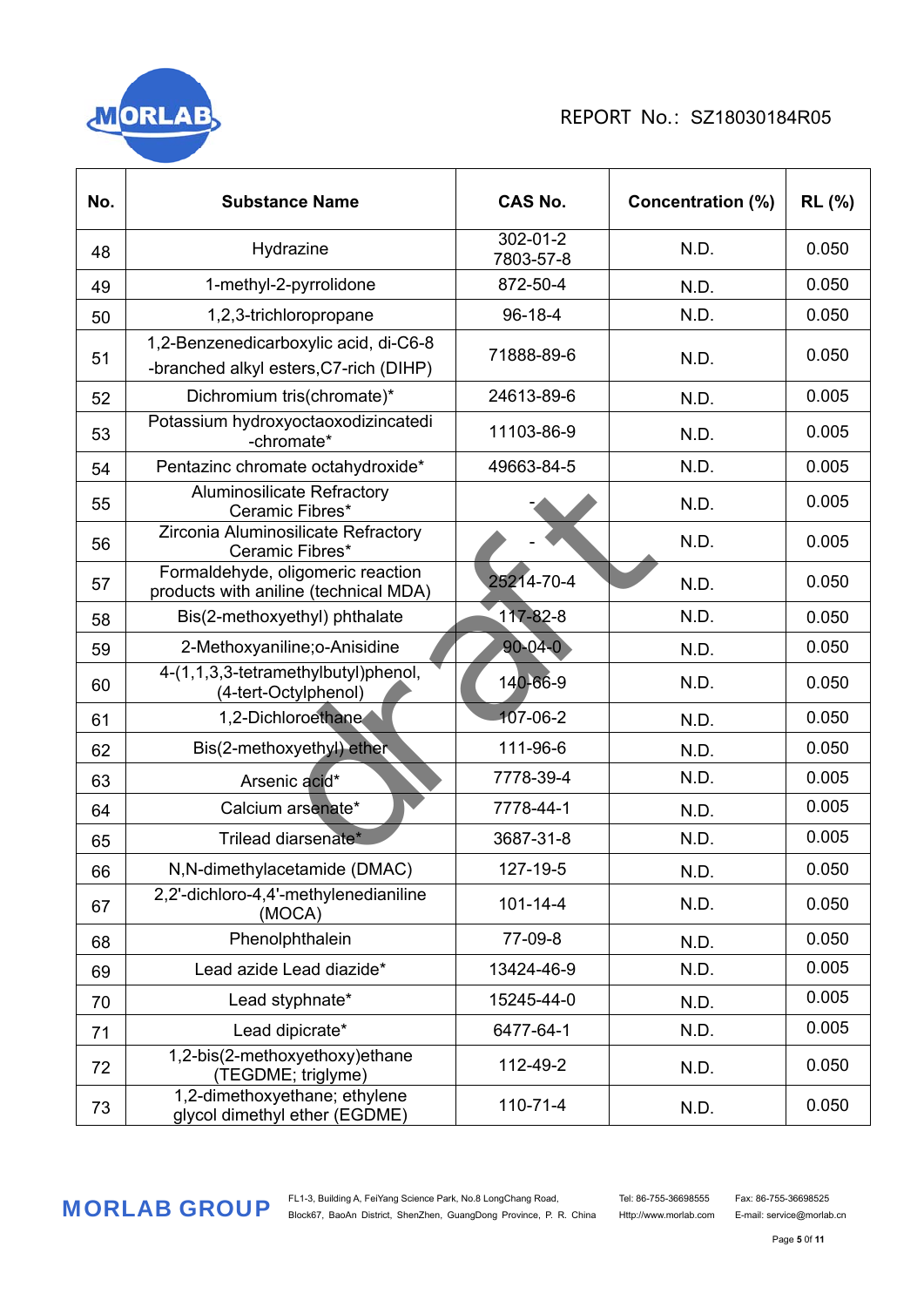

| No. | <b>Substance Name</b>                                                                                                                                                  | <b>CAS No.</b>                            | <b>Concentration (%)</b> | <b>RL</b> (%) |
|-----|------------------------------------------------------------------------------------------------------------------------------------------------------------------------|-------------------------------------------|--------------------------|---------------|
| 74  | Diboron trioxide*                                                                                                                                                      | 1303-86-2                                 | N.D.                     | 0.005         |
| 75  | Formamide                                                                                                                                                              | $75 - 12 - 7$                             | N.D.                     | 0.050         |
| 76  | Lead(II) bis(methanesulfonate)*                                                                                                                                        | 17570-76-2                                | N.D.                     | 0.005         |
| 77  | 1,3,5-tris(oxiranylmethyl)-1,3,5-triazine<br>$-2,4,6(1H,3H,5H)$ -trione (TGIC)                                                                                         | 2451-62-9                                 | N.D.                     | 0.050         |
| 78  | 1,3,5-tris[(2S and2R)-2,3-epoxypropyl]<br>$-1,3,5$ -triazine-2,4,6-(1H,3H,5H)-trione<br>$(\beta$ -TGIC)                                                                | 59653-74-6                                | N.D.                     | 0.050         |
| 79  | 4,4'-bis(dimethylamino)benzophe<br>none (Michler's ketone)                                                                                                             | 90-94-8                                   | N.D.                     | 0.050         |
| 80  | N,N,N',N'-tetramethyl-4,4'-methyl<br>enedianiline (Michler's base)                                                                                                     | $101 - 61 - 1$                            | N.D.                     | 0.050         |
| 81  | [4-[[4-anilino-1-naphthyl][4-(dimethylamin<br>ו ס<br>phenyl]methylene]cyclohexa-2,5-dien-1-y<br>lidene] dimethylammonium chloride (C.I.<br>Basic Blue 26) <sup>§</sup> | 2580-56-5                                 | N.D.                     | 0.050         |
| 82  | [4-[4,4'-bis(dimethylamino)benzhydrylide<br>ne]cyclohexa-2,5-dien-1-ylidene]dimethyl<br>ammoniumchloride (C.I. Basic Violet 3) $\frac{8}{3}$                           | 548-62-9                                  | N.D.                     | 0.050         |
| 83  | 4,4'-bis(dimethylamino)-4"-(methylamino)<br>trityl alcohol                                                                                                             | $561 - 41 - 1$                            | N.D.                     | 0.050         |
| 84  | α, α-Bis[4-(dimethylamino) phenyl]-4<br>(phenylamino)naphthalene-1-methanol<br>(C.I. Solvent Blue 4)                                                                   | 6786-83-0                                 | N.D.                     | 0.050         |
| 85  | Bis(pentabromophenyl) ether<br>(decabromodiphenyl ether; Deca-BDE)                                                                                                     | 1163-19-5                                 | N.D.                     | 0.050         |
| 86  | Pentacosafluorotridecanoic acid                                                                                                                                        | 72629-94-8                                | N.D.                     | 0.050         |
| 87  | Tricosafluorododecanoic acid                                                                                                                                           | 307-55-1                                  | N.D.                     | 0.050         |
| 88  | Henicosafluoroundecanoic acid                                                                                                                                          | 2058-94-8                                 | N.D.                     | 0.050         |
| 89  | Heptacosafluorotetradecanoic acid                                                                                                                                      | 376-06-7                                  | N.D.                     | 0.050         |
| 90  | Diazene-1,2-dicarboxamide<br>(C,C'-azodi(formamide))                                                                                                                   | 123-77-3                                  | N.D.                     | 0.050         |
| 91  | Cyclohexane-1,2-dicarboxylic anhydride                                                                                                                                 | 14166-21-3                                | N.D.                     | 0.050         |
| 92  | Hexahydromethylphthalic anhydride<br>Hexahydro-4-methylphthalic anhydride<br>Hexahydro-1-methylphthalic anhydride                                                      | 25550-51-0,<br>19438-60-9,<br>48122-14-1, | N.D.                     | 0.050         |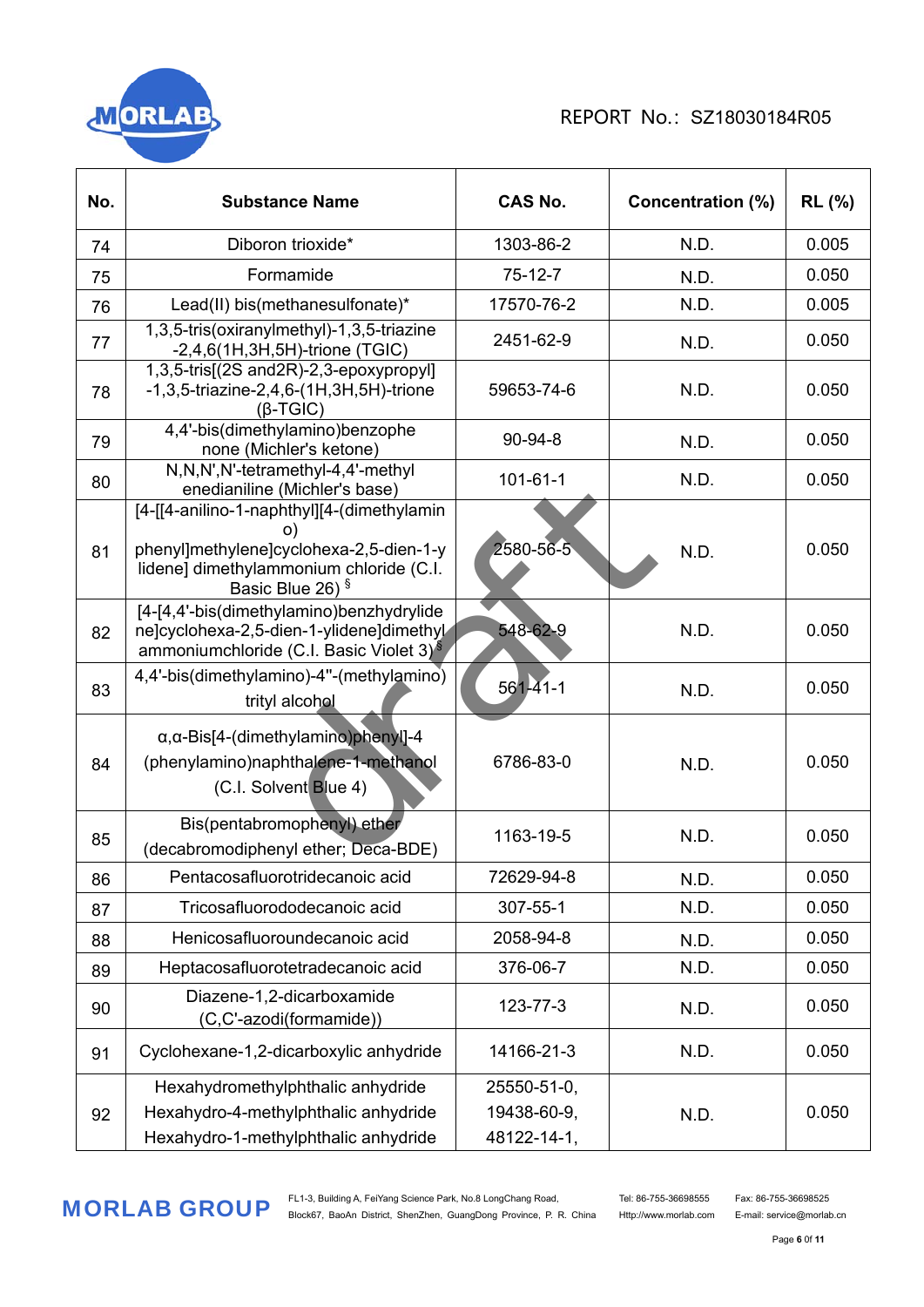

| No. | <b>Substance Name</b>                                                                                                                                                                                                                                                                                     | <b>CAS No.</b> | <b>Concentration (%)</b> | <b>RL</b> (%) |
|-----|-----------------------------------------------------------------------------------------------------------------------------------------------------------------------------------------------------------------------------------------------------------------------------------------------------------|----------------|--------------------------|---------------|
|     | Hexahydro-3-methylphthalic anhydride                                                                                                                                                                                                                                                                      | 57110-29-9     |                          |               |
| 93  | 4-Nonylphenol, branched and linear<br>[substances with a linear and/or<br>branched alkyl chain with a carbon<br>number of 9 covalently bound in position<br>4 to phenol,<br>covering also UVCB- and well-defined<br>substances which include any of the<br>individual isomers or a combination<br>thereof |                | N.D.                     | 0.050         |
| 94  | 4-(1,1,3,3-tetramethylbutyl)phenol,<br>ethoxylated [covering well-defined<br>substances and UVCB substances,<br>polymers and homologues]                                                                                                                                                                  |                | N.D.                     | 0.050         |
| 95  | Methoxyacetic acid                                                                                                                                                                                                                                                                                        | 625-45-6       | N.D.                     | 0.050         |
| 96  | N,N-dimethylformamide                                                                                                                                                                                                                                                                                     | 68-12-2        | N.D.                     | 0.050         |
| 97  | Dibutyltin dichloride (DBT)                                                                                                                                                                                                                                                                               | 683-18-1       | N.D.                     | 0.050         |
| 98  | Lead monoxide (Lead oxide)*                                                                                                                                                                                                                                                                               | 1317-36-8      | N.D.                     | 0.005         |
| 99  | Orange lead (Lead tetroxide)*                                                                                                                                                                                                                                                                             | 1314-41-6      | N.D.                     | 0.005         |
| 100 | Lead bis(tetrafluoroborate)*                                                                                                                                                                                                                                                                              | 13814-96-5     | N.D.                     | 0.005         |
| 101 | Trilead bis(carbonate)dihydroxide <sup>*</sup>                                                                                                                                                                                                                                                            | 1319-46-6      | N.D.                     | 0.005         |
| 102 | Lead titanium trioxide*                                                                                                                                                                                                                                                                                   | 12060-00-3     | N.D.                     | 0.005         |
| 103 | Lead titanium zirconium oxide*                                                                                                                                                                                                                                                                            | 12626-81-2     | N.D.                     | 0.005         |
| 104 | Silicic acid, lead salt*                                                                                                                                                                                                                                                                                  | 11120-22-2     | N.D.                     | 0.005         |
| 105 | Silicic acid, barium salt, lead-doped*                                                                                                                                                                                                                                                                    | 68784-75-8     | N.D.                     | 0.005         |
| 106 | 1-bromopropane (n-propyl bromide)                                                                                                                                                                                                                                                                         | 106-94-5       | N.D.                     | 0.050         |
| 107 | Methyloxirane (Propylene oxide)                                                                                                                                                                                                                                                                           | 75-56-9        | N.D.                     | 0.050         |
| 108 | 1,2-Benzenedicarboxylic acid,<br>dipentylester, branched and linear                                                                                                                                                                                                                                       | 84777-06-0     | N.D.                     | 0.050         |
| 109 | Diisopentylphthalate (DIPP)                                                                                                                                                                                                                                                                               | 605-50-5       | N.D.                     | 0.050         |
| 110 | N-pentyl-isopentylphthalate                                                                                                                                                                                                                                                                               | 776297-69-9    | N.D.                     | 0.050         |
| 111 | 1,2-diethoxyethane                                                                                                                                                                                                                                                                                        | 629-14-1       | N.D.                     | 0.050         |
| 112 | Acetic acid, lead salt, basic*                                                                                                                                                                                                                                                                            | 51404-69-4     | N.D.                     | 0.005         |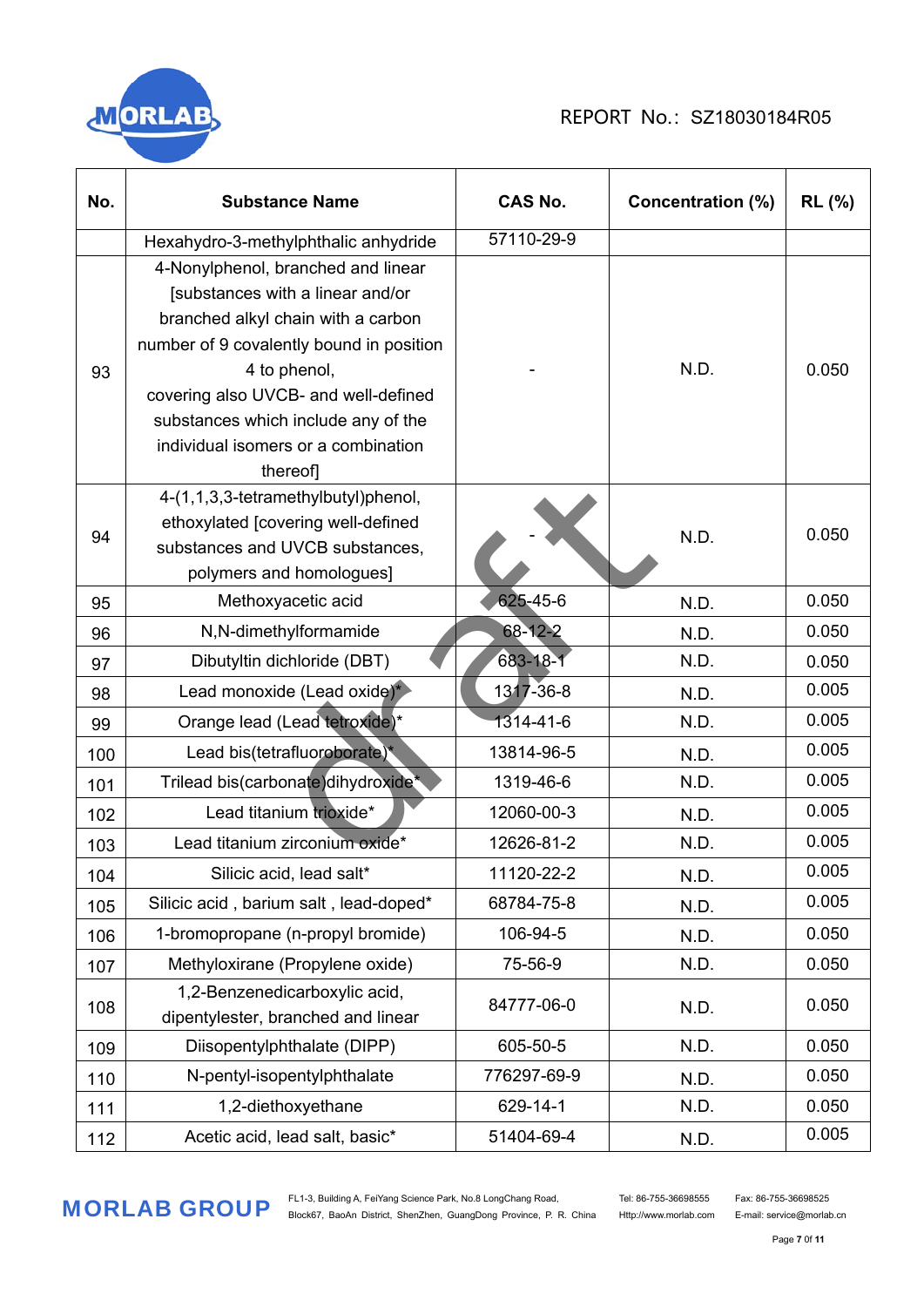

| No. | <b>Substance Name</b>                                  | <b>CAS No.</b> | <b>Concentration (%)</b> | <b>RL</b> (%) |
|-----|--------------------------------------------------------|----------------|--------------------------|---------------|
| 113 | Lead oxide sulfate*                                    | 12036-76-9     | N.D.                     | 0.005         |
| 114 | [Phthalato(2-)]dioxotrilead*                           | 69011-06-9     | N.D.                     | 0.005         |
| 115 | Dioxobis(stearato)trilead*                             | 12578-12-0     | N.D.                     | 0.005         |
| 116 | Fatty acids, C16-18, lead salts*                       | 91031-62-8     | N.D.                     | 0.005         |
| 117 | Lead cynamidate*                                       | 20837-86-9     | N.D.                     | 0.005         |
| 118 | Lead dinitrate*                                        | 10099-74-8     | N.D.                     | 0.005         |
| 119 | Pentalead tetraoxide sulphate*                         | 12065-90-6     | N.D.                     | 0.005         |
| 120 | Pyrochlore, antimony lead yellow*                      | 8012-00-8      | N.D.                     | 0.005         |
| 121 | Sulfurous acid, lead salt, dibasic*                    | 62229-08-7     | N.D.                     | 0.005         |
| 122 | Tetraethyllead*                                        | 78-00-2        | N.D.                     | 0.005         |
| 123 | Tetralead trioxide sulphate*                           | 2202-17-4      | N.D.                     | 0.005         |
| 124 | Trilead dioxide phosphonate*                           | 12141-20-7     | N.D.                     | 0.005         |
| 125 | Furan                                                  | 110-00-9       | N.D.                     | 0.050         |
| 126 | Diethyl sulphate                                       | 64-67-5        | N.D.                     | 0.050         |
| 127 | Dimethyl sulphate                                      | 77-78-1        | N.D.                     | 0.050         |
| 128 | 3-ethyl-2-methyl-2-(3-methylbutyl)-1,<br>3-oxazolidine | 143860-04-2    | N.D.                     | 0.050         |
| 129 | Dinoseb                                                | 88-85-7        | N.D.                     | 0.050         |
| 130 | 4,4'-methylenedi-o-toluidine                           | 838-88-0       | N.D.                     | 0.050         |
| 131 | 4,4'-oxydianiline and its salts                        | 101-80-4       | N.D.                     | 0.050         |
| 132 | 4-aminoazobenzene                                      | 60-09-3        | N.D.                     | 0.050         |
| 133 | 4-methyl-m-phenylenediamine                            | 95-80-7        | N.D.                     | 0.050         |
| 134 | 6-methoxy-m-toluidine                                  | 120-71-8       | N.D.                     | 0.050         |
| 135 | Biphenyl-4-ylamine                                     | $92 - 67 - 1$  | N.D.                     | 0.050         |
| 136 | o-aminoazotoluene                                      | 97-56-3        | N.D.                     | 0.050         |
| 137 | o-toluidine                                            | 95-53-4        | N.D.                     | 0.050         |
| 138 | N-methylacetamide                                      | 79-16-3        | N.D.                     | 0.050         |
| 139 | Cadmium*                                               | 7440-43-9      | N.D.                     | 0.005         |
| 140 | Cadmium oxide*                                         | 1306-19-0      | N.D.                     | 0.005         |
| 141 | Ammonium pentadecafluorooctanoate<br>(APFO)            | 3825-26-1      | N.D.                     | 0.050         |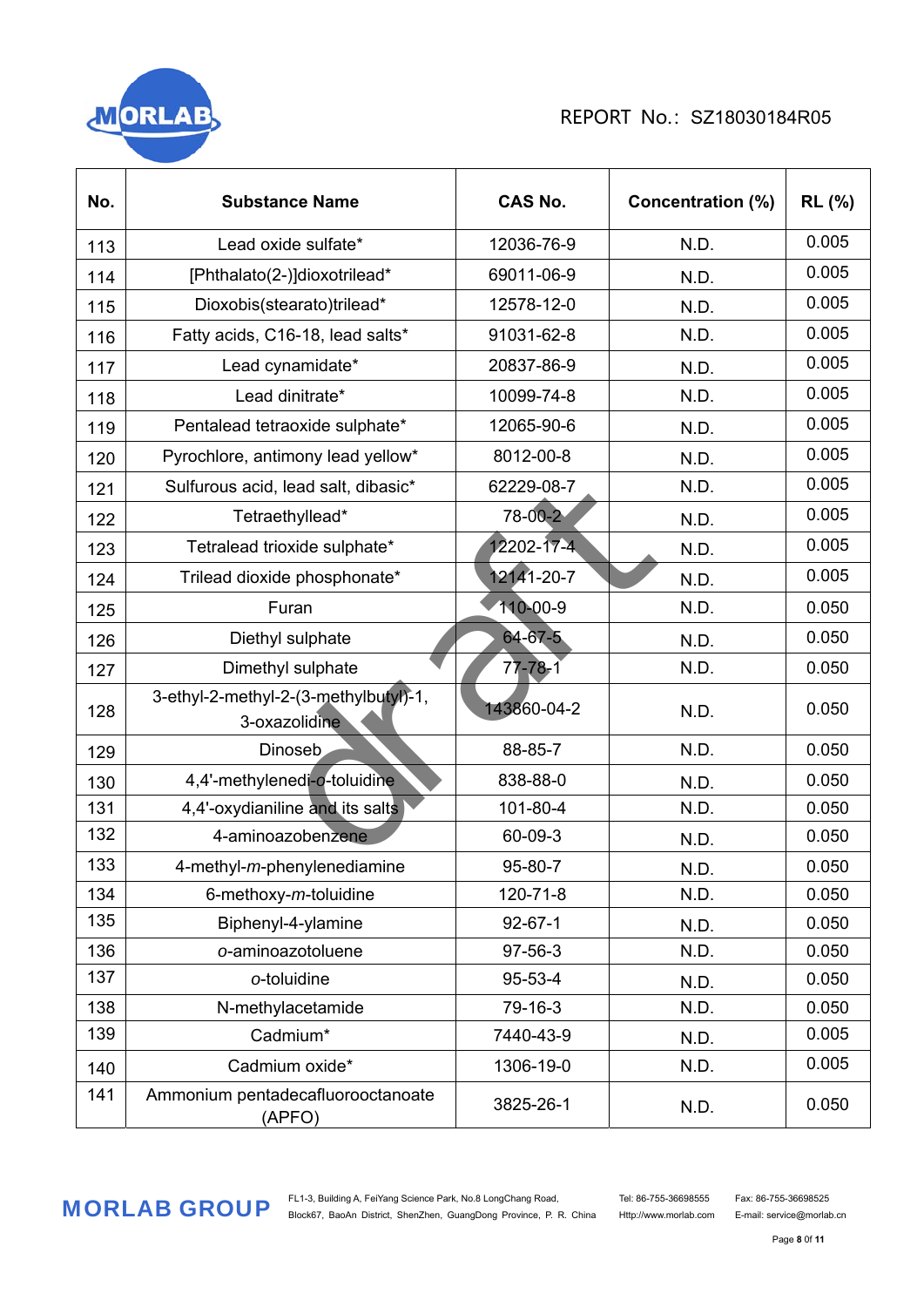# **MORI**

## REPORT No.: SZ18030184R05

| No. | <b>Substance Name</b>                                                                                                                                              | <b>CAS No.</b> | <b>Concentration (%)</b> | <b>RL (%)</b> |
|-----|--------------------------------------------------------------------------------------------------------------------------------------------------------------------|----------------|--------------------------|---------------|
| 142 | Pentadecafluorooctanoic acid(PFOA)                                                                                                                                 | 335-67-1       | N.D.                     | 0.050         |
| 143 | Dipentyl phthalate (DPP)                                                                                                                                           | 131-18-0       | N.D.                     | 0.050         |
| 144 | 4-Nonylphenol, branched and linear,<br>ethoxylated                                                                                                                 |                | N.D.                     | 0.050         |
| 145 | Cadmium sulphide*                                                                                                                                                  | 1306-23-6      | N.D.                     | 0.005         |
| 146 | Dihexyl phthalate                                                                                                                                                  | 84-75-3        | N.D.                     | 0.050         |
| 147 | Disodium 3,3'-[[1,1'-biphenyl]-4,4'-diylbis<br>(azo)]bis(4-aminonaphthalene-1-sulphon<br>ate) (C.I. Direct Red 28)                                                 | 573-58-0       | N.D.                     | 0.050         |
| 148 | Disodium<br>4-amino-3-[[4'-[(2,4-diaminophen<br>yl)azo][1,1'-biphenyl]-4-yl]azo]-5-hydroxy-<br>6-(phenylazo)naphthalene-2,7-disulphon<br>ate (C.I. DirectBlack 38) | 1937-37-       | N.D.                     | 0.050         |
| 149 | Imidazolidine-2-thione                                                                                                                                             | 96-45-7        | N.D.                     | 0.050         |
| 150 | Lead di(acetate)*                                                                                                                                                  | 301-04-2       | N.D.                     | 0.005         |
| 151 | Trixylyl phosphate                                                                                                                                                 | 25155-23-1     | N.D.                     | 0.050         |
| 152 | 1,2-Benzenedicarboxylic acid,<br>dihexyl ester, branched and linear                                                                                                | 68515-50-4     | N.D.                     | 0.050         |
| 153 | Cadmium chloride*                                                                                                                                                  | 10108-64-2     | N.D.                     | 0.005         |
| 154 | Sodium perborate; perboric acid,<br>sodium salt*                                                                                                                   |                | N.D.                     | 0.005         |
| 155 | Sodium peroxometaborate                                                                                                                                            | 7632-04-4      | N.D.                     | 0.005         |
| 156 | Cadmium fluoride*                                                                                                                                                  | 7790-79-6      | N.D.                     | 0.005         |
| 157 | Cadmium sulphate*                                                                                                                                                  | 10124-36-4     | N.D.                     | 0.005         |
| 158 | 2-benzotriazol-2-yl-4,6-di-tert-butylphenol<br>$(UV-320)$                                                                                                          | 3846-71-7      | N.D.                     | 0.050         |
| 159 | 2-(2H-benzotriazol-2-yl)-4,6-ditertpentylp<br>he-nol (UV-328)                                                                                                      | 25973-55-1     | N.D.                     | 0.050         |
| 160 | 2-ethylhexyl 10-ethyl-4,4-dioctyl-7-oxo-8-<br>oxa-3,5-dithia-4-stannatetradecanoate<br>(DOTE)                                                                      | 15571-58-1     | N.D.                     | 0.050         |
| 161 | reaction mass of 2-ethylhexyl 10-ethyl-4,<br>4-dioctyl-7-oxo-8-oxa-3,5-dithia-4-stannat<br>etradecanoate and 2-ethylhexyl<br>10-ethyl-4-                           |                | N.D.                     | 0.050         |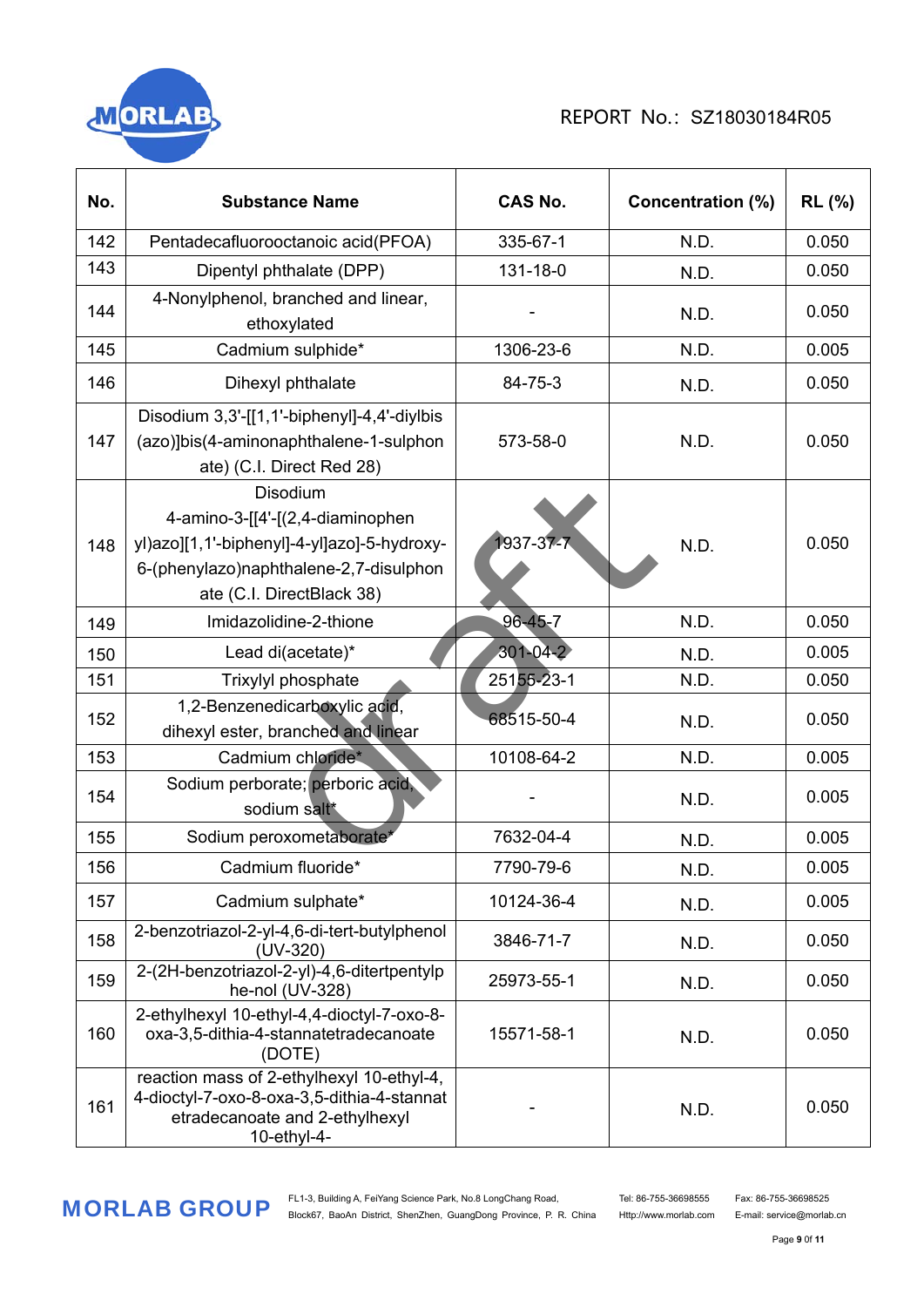

| No. | <b>Substance Name</b>                                                                                                                                                                                                                                         | <b>CAS No.</b>                             | Concentration (%) | <b>RL</b> (%) |
|-----|---------------------------------------------------------------------------------------------------------------------------------------------------------------------------------------------------------------------------------------------------------------|--------------------------------------------|-------------------|---------------|
|     | [[2-[(2-ethylhexyl)oxy]-2-oxoethyl]thio]-4-<br>octyl-7-oxo-8-oxa-3,5-dithia-4-stannatetr<br>adecanoate (reaction mass of DOTE and<br>MOTE)                                                                                                                    |                                            |                   |               |
| 162 | 1,2-benzenedicarboxylic acid,<br>di-C6-10-alkyl esters;<br>1,2-benzenedicarboxylic acid, mixed<br>decyl and hexyl and octyl diesters with ≥<br>0.3% of dihexyl phthalate (EC No.<br>201-559-5)                                                                | 68515-51-5/<br>68648-93-1                  | N.D.              | 0.050         |
| 163 | 5-sec-butyl-2-(2,4-dimethylcyclohex-3-en<br>$-1$ -yl)-5-methyl-1,3-dioxane [1],<br>5-sec-butyl-2-(4,6-dimethylcyclohex-3-en<br>-1-yl)-5-methyl-1,3-dioxane [2] [covering<br>any of the individual stereoisomers of [1]<br>and [2] or any combination thereof] |                                            | N.D.              | 0.050         |
| 164 | 1,3-propanesultone                                                                                                                                                                                                                                            | 1120-71-4                                  | N.D.              | 0.050         |
| 165 | 2,4-di-tert-butyl-6-(5-chlorobenzotriazol-2<br>-yl)phenol (UV-327)                                                                                                                                                                                            | 3864-99-1                                  | N.D.              | 0.050         |
| 166 | 2-(2H-benzotriazol-2-yl)-4-(tert-butyl)-6-(s<br>ec-butyl)phenol (UV-350)                                                                                                                                                                                      | 36437-37-3                                 | N.D.              | 0.050         |
| 167 | Nitrobenzene                                                                                                                                                                                                                                                  | 98-95-3                                    | N.D.              | 0.050         |
| 168 | Perfluorononan-1-oic-acid and its sodium<br>and ammonium salts                                                                                                                                                                                                | $375 - 95 - 1$<br>21049-39-8<br>4149-60-4  | N.D.              | 0.050         |
| 169 | Benzo[def]chrysene                                                                                                                                                                                                                                            | 50-32-8                                    | N.D.              | 0.050         |
| 170 | 4,4'-isopropylidenediphenol (bisphenol<br>A)                                                                                                                                                                                                                  | 80-05-7                                    | N.D.              | 0.050         |
| 171 | nonadecafluorodecanoic acid (PFDA)<br>and its sodium and ammonium salts                                                                                                                                                                                       | 3108-42-7<br>335-76-2<br>3830-45-3         | N.D.              | 0.050         |
| 172 | 4-heptylphenol, branched and<br>linear (4-HPbl)                                                                                                                                                                                                               |                                            | N.D.              | 0.050         |
| 173 | 4-tert-pentylphenol (PTAP)                                                                                                                                                                                                                                    | 80-46-6                                    | N.D.              | 0.050         |
| 174 | Perfluorohexane-1-sulphonic acid and its<br>salts PFHxS                                                                                                                                                                                                       |                                            | N.D.              | 0.050         |
| 175 | Dechlorane Plus(TM) and reaction<br>products of<br>1,3,4-thiadiazolidine-2,5-dithione                                                                                                                                                                         | 13560-89-9;<br>135821-74-8;<br>135821-03-3 | N.D.              | 0.050         |
| 176 | benz[a]anthracene                                                                                                                                                                                                                                             | 56-55-3                                    | N.D.              | 0.050         |